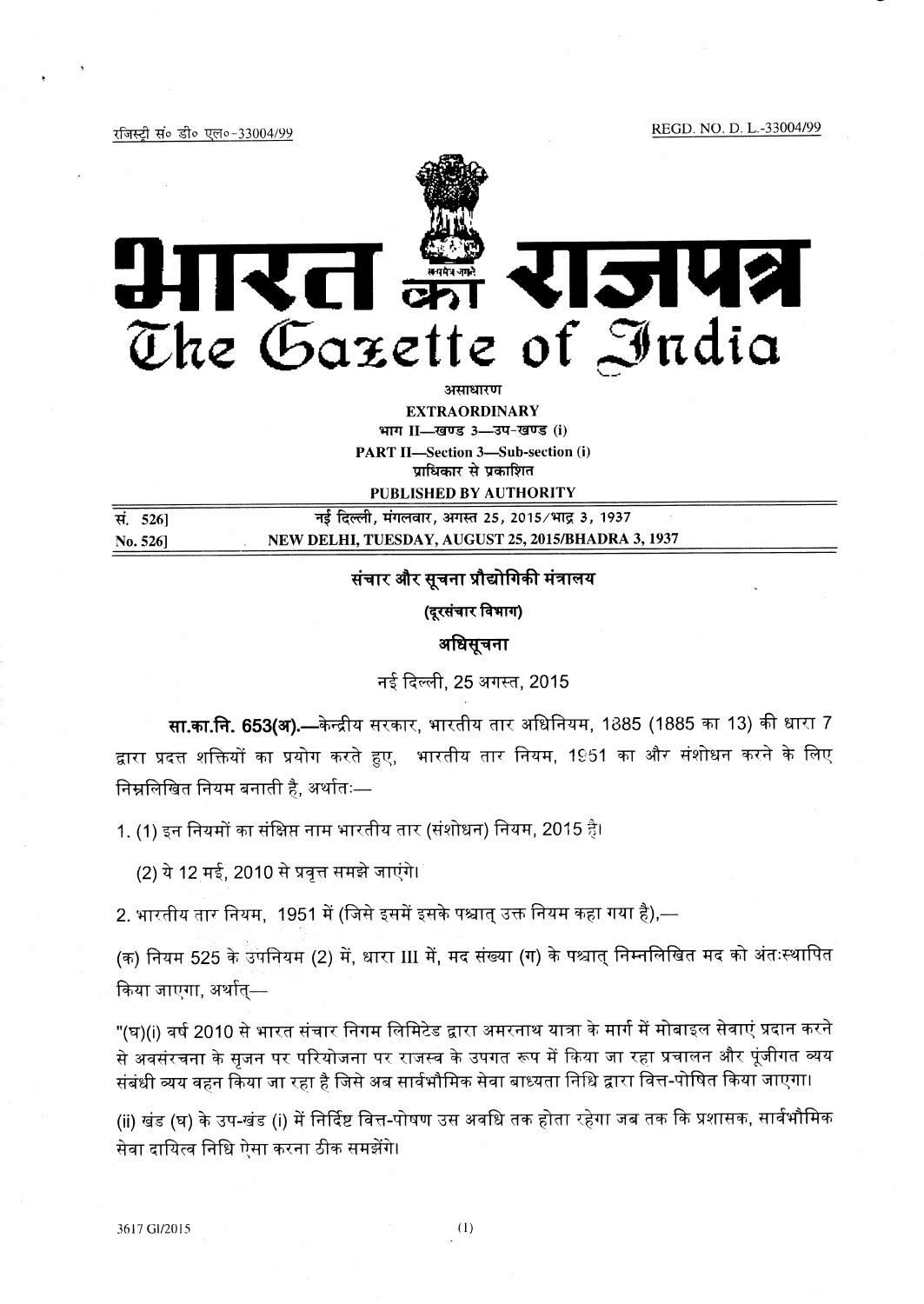(ख) उक्त नियमों के नियम 526 में शब्दों, कोष्ठकों और अंकों "खंड (iii) की मद (ख क) और मद (ग)" के स्थान पर "खंड (iii) की मद (ख क), मद (ग) और मद (घ)" शब्दों, कोष्ठकों और अंकों के स्थान पर रखा जाएगा।

**स्पष्टीकारक ज्ञापनः-** केन्द्रीय सरकार ने 12 मई. 2010 को सार्वभौमिक सेवा दायित्व निधि द्वारा वित्त-पोषित की जाने वाली श्री अमरनाथ जी की यात्रा को संयोजकता प्रदान करने से संबंधित कार्यों को करने के लिए भारत संचार निगम लिमिटेड के नाम निर्देश को अनुमोदित किया था (भारतीय तार नियम में संशोधन करके)।

तत्पश्चात, श्री अमरनाथ जी की वर्ष 2010 और 2011 के लिए यात्राएं हुईं जिनमें भारत संचार निगम लिमिटेड ने यात्रा के मार्ग में दूरसंचार संयोजकता प्रदान की थी। भारत संचार निगम लिमिटेड ने वर्ष 2010 और 2011 में यात्रा मार्ग में प्रदान की गई दूरसंचार संयोजकता के संबंध में उपगत की गई धनराशि के दावे प्रस्तुत किए हैं।

भारतीय तार (संशोधन) नियम, 2004 द्वारा यथासंशोधित भारतीय तार नियम, 1951 के नियम 526 के संबंध में सार्वभौमिक सेवा दायित्व के आज्ञापक के अनुसार सार्वभौमिक सेवा प्रदाता का चयन बोली प्रक्रिया के माध्यम से पात्र प्रचालकों के बीच में से किया जाएगा। तथापि, दूरसंचार विभाग ने निम्नलिखित कारकों को ध्यान में रखते हुए अमरनाथ यात्रा के लिए दूरसंचार संयोजकता प्रदान करने के कार्य करने के लिए सार्वभौमिक सेवा दायित्व नियम को शिथिल करते हुए भारत संचार निगम लिमिटेड को निर्णय किया थाः—

(i) क्षेत्र की दूरस्थता;

(ii) स्कीम की वाणिज्यिक-अव्यवहार्यता; और

(iii) जम्मू कश्मीर से संबंधित राष्ट्रीय सुरक्षा के सरोकार।

तदनुसार, यह निर्णय लिया गया है कि भारत संचार निगम लिमिटेड द्वारा वर्ष 2010 और वर्ष 2011 की श्री अमरनाथ जी की यात्रा के संबंध में किए गए उपगत व्यय का वित्त पोषण सार्वभौमिक सेवा दायित्व निधि से करने के लिए भारतीय तार नियम,1951 को भूतलक्षी प्रभाव से संशोधित किया जाए। इस संशोधन के भूतलक्षी प्रभाव से किसी अन्य पर प्रतिकूल प्रभाव नहीं पड़ेगा।

[फा. सं. 3-12/2012-पीएचपी]

शशि रंजन कुमार, संयुक्त सचिव (प्रशासन)

**टिप्पणी :** मुख्य नियम डाक एवं तार मैनुअल, खंड–एक, विधायी अधिनियम भाग- 2, छठवें संस्करण में प्रकाशित किए गए थे और तत्पश्चात् निम्नलिखित द्वारा संशोधित किए गए थेः-

| सा.का.नि. 190, दिनांक 18 फरवरी, 1984     |
|------------------------------------------|
| सा.का.नि. 386, दिनांक 22 मई, 1984        |
| सा.का.नि. 387(अ), दिनांक 22 मई, 1984     |
| सा.का.नि. 679, दिनांक 30 जून, 1984       |
| सा.का.नि. 428, दिनांक 27 अप्रैल, 1985    |
| सा.का.नि. 729, दिनांक 03 अगस्त, 1985     |
| सा.का.नि. 982, दिनांक 19 अक्टूबर, 1986   |
| सा.का.नि. 553 (अ), दिनांक 27 मार्च, 1986 |
| सा.का.नि. 314, दिनांक 26 अप्रैल, 1986    |
|                                          |

| 10. | सा.का.नि. 566, दिनांक 26 जुलाई,1986        |
|-----|--------------------------------------------|
| 11. | सा.का.नि. 953(अ), दिनांक 23 जुलाई,1986     |
| 12. | सा.का.नि. 1121(अ), दिनांक 1 अक्टूबर,1986   |
| 13. | सा.का.नि. 1167(अ), दिनांक 28 अक्टूबर, 1986 |
| 14. | सा.का.नि. 1237(अ), दिनांक 28 नवम्बर, 1986  |
| 15. | सा.का.नि. 49, दिनांक 17 जनवरी,1987         |
| 16. | सा.का.नि. 112(अ), दिनांक 25 फरवरी, 1987    |
| 17. | सा.का.नि. 377(अ), दिनांक 09 अप्रैल, 1987   |
| 18. | सा.का.नि. 674(अ), दिनांक 27 जुलाई, 1987    |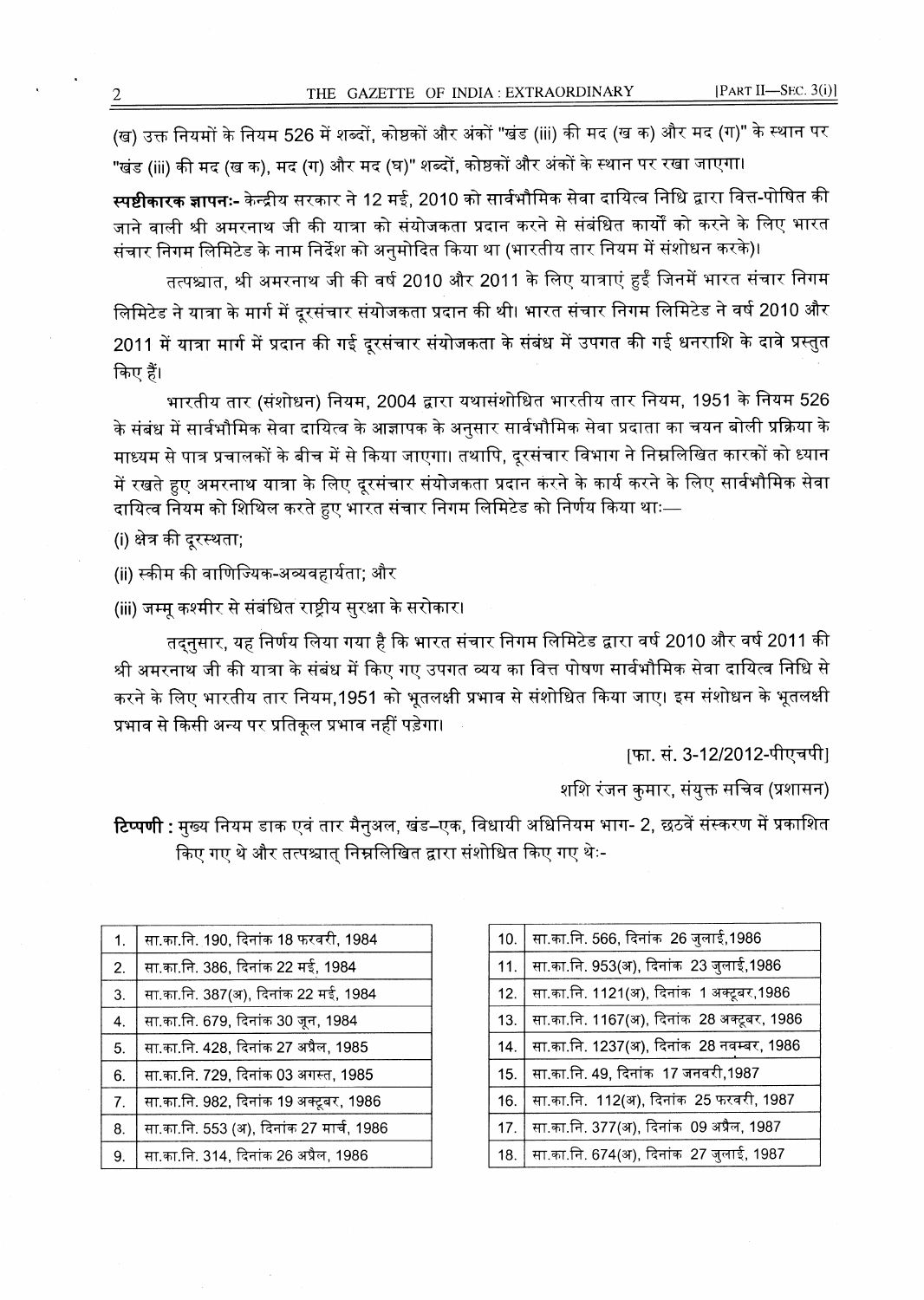[ भाग  $II$ -खण्ड 3(i) ]

| सा.का.नि. 837(अ), दिनांक  5 अक्टूबर, 1987<br>20.<br>सा.का.नि. 989(अ), दिनांक 17 दिसम्बर, 1987<br>21.<br>सा.का.नि. 337(अ), दिनांक 11 मार्च, 1988<br>22.<br>सा.का.नि. 361(अ), दिनांक  21 मार्च, 1988<br>23.<br>सा.का.नि. 626(अ), दिनांक 17 मई, 1988<br>24.<br>सा.का.नि. 660(अ), दिनांक 31 मई, 1988<br>25.<br>सा.का.नि. 693(अ), दिनांक 10 जून, 1988<br>26.<br>सा.का.नि. 734(अ), दिनांक 24 जून, 1988<br>27.<br>सा.का.नि. 606,  दिनांक  14 जुलाई, 1988<br>28.<br>सा.का.नि. 812(अ), दिनांक  26 जुलाई, 1988<br>29.<br>सा.का.नि. 888(अ), दिनांक  01 सितम्बर, 1988<br>30.<br>सा.का.नि. 907(अ), दिनांक  07 सितम्बर, 1988<br>31.<br>सा.का.नि. 916(अ), दिनांक  09 सितम्बर, 1988<br>32.<br>33.<br>सा.का.नि. 1054, दिनांक 2 नवम्बर, 1988<br>34.<br>सा.का.नि. 179, दिनांक 18 मार्च, 1989<br>35.<br>सा.का.नि. 358(अ), दिनांक 15 मार्च, 1989<br>36.<br>सा.का.नि. 622(अ), दिनांक 15 जून, 1989<br>37.<br>सा.का.नि. 865(अ), दिनांक 29 सितम्बर, 1989<br>38.<br>सा.का.नि. 413(अ), दिनांक 29 मार्च, 1990<br>39.<br>सा.का.नि. 574(अ), दिनांक 15 जून, 1990<br>40.<br>सा.का.नि. 933(अ), दिनांक 03 दिसम्बर, 1990<br>41.<br>सा.का.नि. 985(अ), दिनांक 20 दिसम्बर, 1990<br>42.<br>सा.का.नि. 74(अ), दिनांक  18 जनवरी,1991 | 19. | सा.का.नि. 719(अ), दिनांक 18 अगस्त, 1987 |
|--------------------------------------------------------------------------------------------------------------------------------------------------------------------------------------------------------------------------------------------------------------------------------------------------------------------------------------------------------------------------------------------------------------------------------------------------------------------------------------------------------------------------------------------------------------------------------------------------------------------------------------------------------------------------------------------------------------------------------------------------------------------------------------------------------------------------------------------------------------------------------------------------------------------------------------------------------------------------------------------------------------------------------------------------------------------------------------------------------------------------------------------------------------------------------------------|-----|-----------------------------------------|
|                                                                                                                                                                                                                                                                                                                                                                                                                                                                                                                                                                                                                                                                                                                                                                                                                                                                                                                                                                                                                                                                                                                                                                                            |     |                                         |
|                                                                                                                                                                                                                                                                                                                                                                                                                                                                                                                                                                                                                                                                                                                                                                                                                                                                                                                                                                                                                                                                                                                                                                                            |     |                                         |
|                                                                                                                                                                                                                                                                                                                                                                                                                                                                                                                                                                                                                                                                                                                                                                                                                                                                                                                                                                                                                                                                                                                                                                                            |     |                                         |
|                                                                                                                                                                                                                                                                                                                                                                                                                                                                                                                                                                                                                                                                                                                                                                                                                                                                                                                                                                                                                                                                                                                                                                                            |     |                                         |
|                                                                                                                                                                                                                                                                                                                                                                                                                                                                                                                                                                                                                                                                                                                                                                                                                                                                                                                                                                                                                                                                                                                                                                                            |     |                                         |
|                                                                                                                                                                                                                                                                                                                                                                                                                                                                                                                                                                                                                                                                                                                                                                                                                                                                                                                                                                                                                                                                                                                                                                                            |     |                                         |
|                                                                                                                                                                                                                                                                                                                                                                                                                                                                                                                                                                                                                                                                                                                                                                                                                                                                                                                                                                                                                                                                                                                                                                                            |     |                                         |
|                                                                                                                                                                                                                                                                                                                                                                                                                                                                                                                                                                                                                                                                                                                                                                                                                                                                                                                                                                                                                                                                                                                                                                                            |     |                                         |
|                                                                                                                                                                                                                                                                                                                                                                                                                                                                                                                                                                                                                                                                                                                                                                                                                                                                                                                                                                                                                                                                                                                                                                                            |     |                                         |
|                                                                                                                                                                                                                                                                                                                                                                                                                                                                                                                                                                                                                                                                                                                                                                                                                                                                                                                                                                                                                                                                                                                                                                                            |     |                                         |
|                                                                                                                                                                                                                                                                                                                                                                                                                                                                                                                                                                                                                                                                                                                                                                                                                                                                                                                                                                                                                                                                                                                                                                                            |     |                                         |
|                                                                                                                                                                                                                                                                                                                                                                                                                                                                                                                                                                                                                                                                                                                                                                                                                                                                                                                                                                                                                                                                                                                                                                                            |     |                                         |
|                                                                                                                                                                                                                                                                                                                                                                                                                                                                                                                                                                                                                                                                                                                                                                                                                                                                                                                                                                                                                                                                                                                                                                                            |     |                                         |
|                                                                                                                                                                                                                                                                                                                                                                                                                                                                                                                                                                                                                                                                                                                                                                                                                                                                                                                                                                                                                                                                                                                                                                                            |     |                                         |
|                                                                                                                                                                                                                                                                                                                                                                                                                                                                                                                                                                                                                                                                                                                                                                                                                                                                                                                                                                                                                                                                                                                                                                                            |     |                                         |
|                                                                                                                                                                                                                                                                                                                                                                                                                                                                                                                                                                                                                                                                                                                                                                                                                                                                                                                                                                                                                                                                                                                                                                                            |     |                                         |
|                                                                                                                                                                                                                                                                                                                                                                                                                                                                                                                                                                                                                                                                                                                                                                                                                                                                                                                                                                                                                                                                                                                                                                                            |     |                                         |
|                                                                                                                                                                                                                                                                                                                                                                                                                                                                                                                                                                                                                                                                                                                                                                                                                                                                                                                                                                                                                                                                                                                                                                                            |     |                                         |
|                                                                                                                                                                                                                                                                                                                                                                                                                                                                                                                                                                                                                                                                                                                                                                                                                                                                                                                                                                                                                                                                                                                                                                                            |     |                                         |
|                                                                                                                                                                                                                                                                                                                                                                                                                                                                                                                                                                                                                                                                                                                                                                                                                                                                                                                                                                                                                                                                                                                                                                                            |     |                                         |
|                                                                                                                                                                                                                                                                                                                                                                                                                                                                                                                                                                                                                                                                                                                                                                                                                                                                                                                                                                                                                                                                                                                                                                                            |     |                                         |
|                                                                                                                                                                                                                                                                                                                                                                                                                                                                                                                                                                                                                                                                                                                                                                                                                                                                                                                                                                                                                                                                                                                                                                                            |     |                                         |
|                                                                                                                                                                                                                                                                                                                                                                                                                                                                                                                                                                                                                                                                                                                                                                                                                                                                                                                                                                                                                                                                                                                                                                                            |     |                                         |

| 43. | सा.का.नि. 237(अ), दिनांक  25 अप्रैल, 1991 |
|-----|-------------------------------------------|
| 44. | सा.का.नि. 251(अ), दिनांक  02 मई, 1991     |
| 45. | सा.का.नि. 543(अ), दिनांक  21 मई, 1992     |
| 46. | सा.का.नि. 560(अ), दिनांक  26 मई, 1992     |
| 47. | सा.का.नि. 587(अ), दिनांक 10 जून, 1992     |
| 48. | सा.का.नि. 730(अ), दिनांक 19 अगस्त, 1992   |
| 49. | सा.का.नि. 830(अ), दिनांक 28 अक्टूबर, 1992 |
| 50. | सा.का.नि. 62(अ), दिनांक 11 फरवरी, 1993    |
| 51. | सा.का.नि. 80(अ), दिनांक 06 फरवरी, 1993    |
| 52. | सा.का.नि. 384(अ), दिनांक  27 अप्रैल, 1993 |
| 53. | सा.का.नि. 387(अ), दिनांक 28 अप्रैल, 1993  |
| 54. | सा.का.नि. 220(अ), दिनांक  26 मार्च, 2004  |
| 55. | सा.का.नि. 713(अ), दिनांक 17 नवम्बर, 2006  |
| 56. | सा.का.नि. 193(अ), दिनांक  01 मार्च, 2007  |
| 57. | सा.का.नि. 547(अ), दिनांक 18 जुलाई, 2008   |
| 58. | सा.का.नि. 49(अ), दिनांक 27 जनवरी, 2010    |
| 59. | सा.का.नि. 279(अ), दिनांक  31 मार्च, 2010  |
| 60. | सा.का.नि. 256(अ), दिनांक  27 मार्च, 2012  |
| 61. | सा.का.नि. 412(अ), दिनांक 29 मई, 2012      |
| 62. | सा.का.नि. 368(अ), दिनांक 07 जून, 2013     |
| 63. | सा.का.नि. 506(अ), दिनांक  24 जुलाई, 2013  |
| 64. | सा.का.नि. 18, दिनांक  28 जनवरी, 2014      |
| 65. | सा.का.नि. 912(अ), दिनांक 23 दिसम्बर, 2014 |
|     |                                           |

# MINISTRY OF COMMUNICATIONS AND INFORMATION TECHNOLOGY

### (Department of Telecommunications)

## **NOTIFICATION**

### New Delhi, the 25th August, 2015

G.S.R. 653(E).-In exercise of the powers conferred by section 7 of the Indian Telegraph Act, 1885 (13 of 1885), the Central Government hereby makes the following rules further to amend the Indian Telegraph Rules, 1951, namely:-

1. (1) These rules may be called the Indian Telegraph (Amendment) Rules, 2015.

(2) They shall be deemed to have come into force on the 12th May, 2010.

 $\mathfrak{Z}$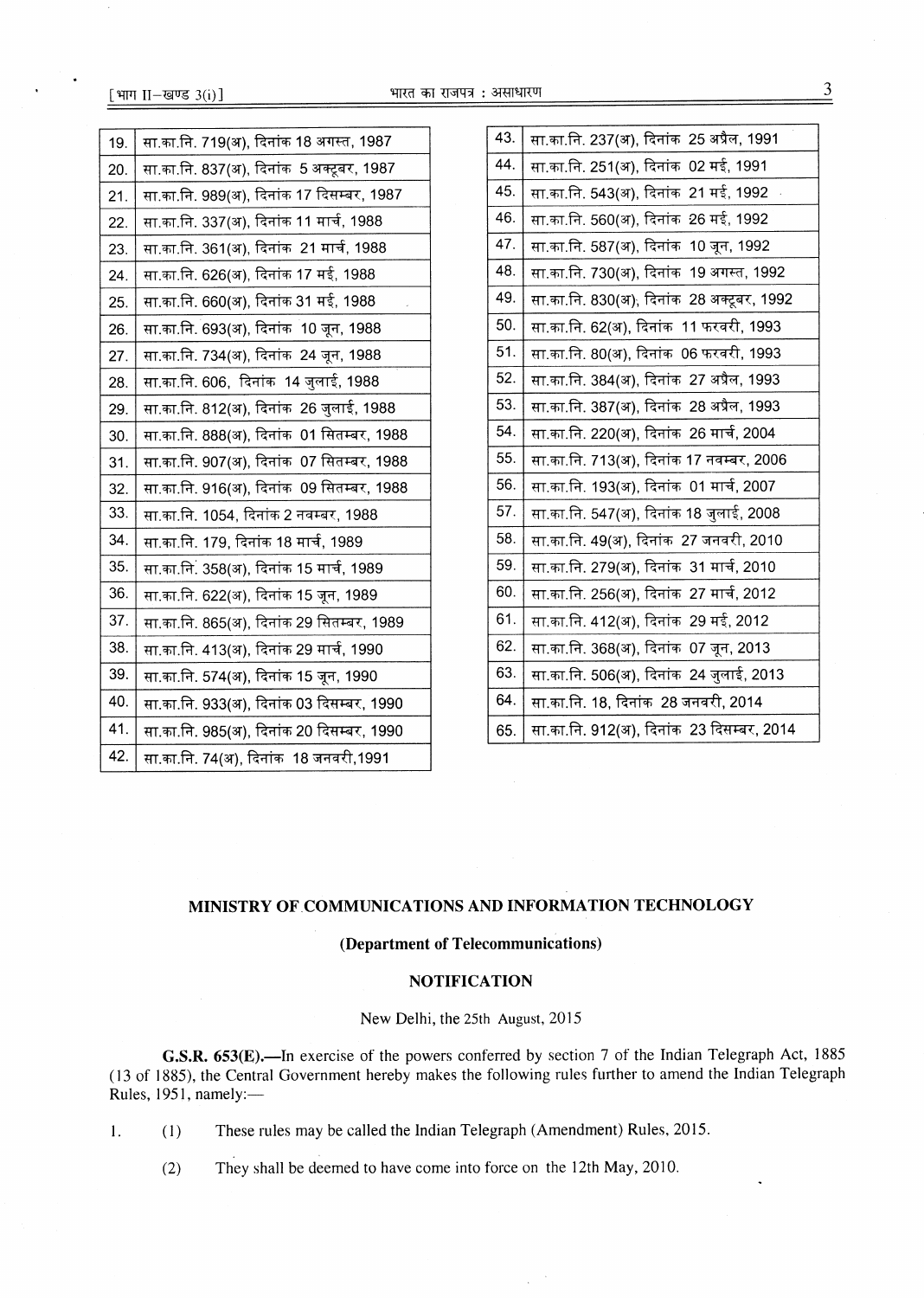2. In the Indian Telegraph Rules, 1951 (hereinafter referred to as the said rules),—

(a) in rule 525, in sub-rule (2), in Stream III, after item (c), the following item shall be inserted, namely:—

"(d) (i) For creation of infrastructure for providing mobile services on the route of Amarnath Yatra, the capital expenses and operating expenses net of revenue incurred on the project by Bharat Sanchar Nigam Limited each year since 2010, shall be funded by the Universal Service Obligation Fund.

(ii) The funding referred in sub-clause (i) of clause (d) shall continue till such period as the Administrator, USOF deem fit. "

(b) in the said rules, in rule 526, for the words, brackets and letters "item (ba) and item (c) of clause (iii)", the words, brackets and letters "item (ba), item (c) and item (d) of clause (iii)" shall be substituted.

Explanatory Memorandum.-The Central Government had, on the 12th May 2010, approved for nominating Bharat Sanchar Nigam Limited to carry out the work of providing connectivity for Shri Amarnath Ji Yatra to be funded by Universal Service Obligation Fund (by amending the Indian Telegraph Rules).

Subsequently, Shri Amarnath Ji Yatra for 2010 and 20ll have been concluded, with Bharat Sanchar Nigam Limited providing the telecom connectivity along the Yatra route. Bharat Sanchar Nigam Limited has submitted the claims for amount incurred while providing telecom connectivity along the Yatra route in year 2010 and 2011.

According to the mandate of Universal Service Obligation in terms of rule 526 of Indian Telegraph Rules, 1951, as amended by the Indian Telegraph (Amendment) Rules, 2004, the selection of Universal Service Provider shall be made by a bidding process fiom amongst the eligible operators. However, the decision to nominate Bharat Sanchar Nigam Limited in relaxation of the Universal Service Obligation Rules, to carry out the work of providing telecom connectivity for Amarnath Yatra, was taken by Department of Telecommunications after taking in account the following factors, namely :-

- (i) remoteness of the area;
- (ii) commercial non-viability of the scheme; and
- (iii) the national security considerations in Jammu and Kashmir.

Accordingly, it is decided to amend the Indian Telegraph Rules, 1951 with retrospective effect for funding from Universal Service Obligation the expenditure incurred by Bharat Sanchar Nigam Limited for Shri Amarnath Ji Yatra for 2010 and 2011. No one will be adversely affected by giving retrospective effect to the amendment.

#### [F. No. 3-12/2012-PHP]

#### SHASHI RANJAN KUMAR, Jt. Secy.

| $\mathbf{1}$ .   | G.S.R. 190, dated the 18 <sup>th</sup> February, 1984 |
|------------------|-------------------------------------------------------|
| $\overline{2}$ . | G.S.R. 386, dated the 22 <sup>nd</sup> May, 1984      |
| $\overline{3}$ . | G.S.R. 387(E), dated the 22 <sup>nd</sup> May, 1984   |
| $\overline{4}$ . | G.S.R. 679, dated the 30 <sup>th</sup> June, 1984     |
| $\overline{5}$ . | G.S.R. 428, dated the $27th$ April, 1985              |
| 6.               | G.S.R 729, dated the 3 <sup>rd</sup> August, 1985     |
| 7.               | G.S.R. 982, dated the 19 <sup>th</sup> October, 1986  |
| 8.               | G.S.R. 553(E), dated the 27 <sup>th</sup> March, 1986 |
| 9.               | G.S.R. 314, dated the 26 <sup>th</sup> April, 1986    |
| 10.              | G.S.R. 566, dated the $26th$ July, 1986               |
|                  |                                                       |

Note : The principal rules were published in the Post and Telegraph Manual, Volume I, Legislative Enactment, Part II, Sixth Edition, and subsequently amended vide notification number -

| 11. | G.S.R. 953(E), dated the $23^{rd}$ July, 1986                    |
|-----|------------------------------------------------------------------|
|     | 12. G.S.R. 1121(E), dated the 1 <sup>st</sup> October, 1986      |
|     | 13. G.S.R. 1167(E), dated the 28 <sup>th</sup> October, 1986     |
|     | 14. G.S.R. 1237(E), dated the 28 <sup>th</sup> November, 1986    |
|     | 15. G.S.R. 49, dated the 17 <sup>th</sup> January, 1987          |
|     | 16. G.S.R. 112(E), dated the 25 <sup>th</sup> February, 1987     |
|     | 17. G.S.R. 377(E), dated the 9 <sup>th</sup> April, 1987         |
|     | 18. G.S.R. 674(E), dated the 27 <sup>th</sup> July, 1987         |
| 19. | G.S.R. 719(E), dated the 18th August, 1987                       |
|     | 20. G.S.R. 837(E), dated the 5 <sup>th</sup> October, 1987       |
|     | 21. G.S.R. 989 $(E)$ , dated the 17 <sup>th</sup> December, 1987 |

 $\Delta$